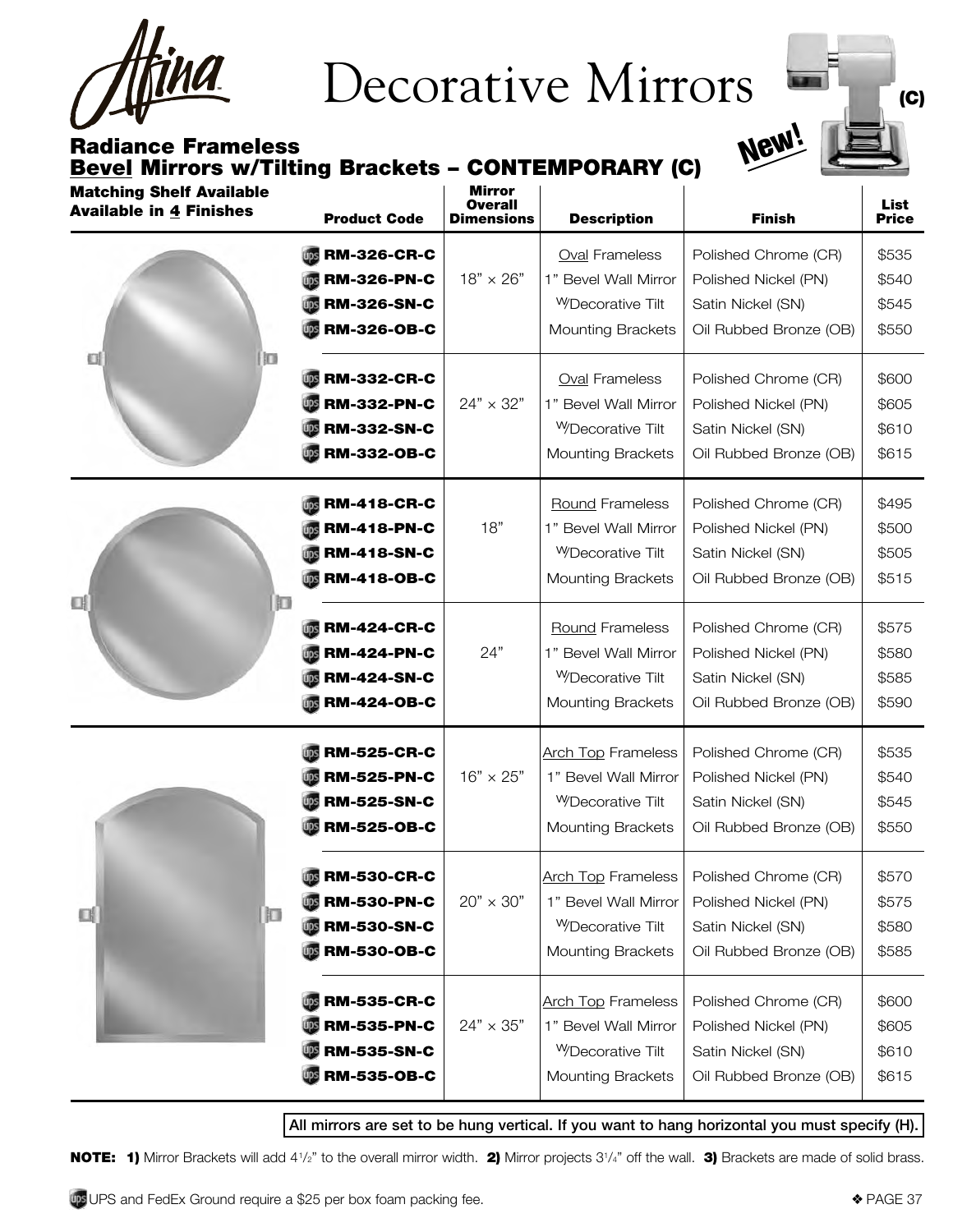THA

### Decorative Mirrors



#### Radiance Frameless Bevel Mirrors w/Tilting Brackets - CONTEMPORARY (C)

| <b>Matching Shelf Available</b><br><b>Available in 4 Finishes</b> | <b>Product Code</b>                                                                  | <b>Mirror</b><br><b>Overall</b><br><b>Dimensions</b> | <b>Description</b>                                                                                                  | <b>Finish</b>                                                                               | <b>List</b><br><b>Price</b>      |
|-------------------------------------------------------------------|--------------------------------------------------------------------------------------|------------------------------------------------------|---------------------------------------------------------------------------------------------------------------------|---------------------------------------------------------------------------------------------|----------------------------------|
| 티<br>腘                                                            | <b>RM-616-CR-C</b><br><b>RM-616-PN-C</b><br><b>RM-616-SN-C</b><br><b>RM-616-OB-C</b> | $16" \times 26"$                                     | Rectangular<br>Frameless<br>1" Bevel Wall Mirror<br><sup>W</sup> Decorative Tilt<br><b>Mounting Brackets</b>        | Polished Chrome (CR)<br>Polished Nickel (PN)<br>Satin Nickel (SN)<br>Oil Rubbed Bronze (OB) | \$450<br>\$455<br>\$460<br>\$465 |
|                                                                   | <b>RM-620-CR-C</b><br><b>RM-620-PN-C</b><br><b>RM-620-SN-C</b><br><b>RM-620-OB-C</b> | $20" \times 26"$                                     | Rectangular<br>Frameless<br>1" Bevel Wall Mirror<br><sup>W</sup> Decorative Tilt<br><b>Mounting Brackets</b>        | Polished Chrome (CR)<br>Polished Nickel (PN)<br>Satin Nickel (SN)<br>Oil Rubbed Bronze (OB) | \$495<br>\$500<br>\$505<br>\$510 |
|                                                                   | <b>RM-624-CR-C</b><br><b>RM-624-PN-C</b><br><b>RM-624-SN-C</b><br><b>RM-624-OB-C</b> | $24" \times 30"$                                     | Rectangular<br>Frameless<br>1" Bevel Wall Mirror<br><sup>W</sup> Decorative Tilt<br><b>Mounting Brackets</b>        | Polished Chrome (CR)<br>Polished Nickel (PN)<br>Satin Nickel (SN)<br>Oil Rubbed Bronze (OB) | \$535<br>\$540<br>\$545<br>\$550 |
|                                                                   | <b>RM-636-CR-C</b><br><b>RM-636-PN-C</b><br><b>RM-636-SN-C</b><br><b>RM-636-OB-C</b> | $24" \times 36"$                                     | Rectangular<br>Frameless<br>1" Bevel Wall Mirror<br><sup>W</sup> Decorative Tilt<br><b>Mounting Brackets</b>        | Polished Chrome (CR)<br>Polished Nickel (PN)<br>Satin Nickel (SN)<br>Oil Rubbed Bronze      | \$570<br>\$575<br>\$580<br>\$585 |
| u<br>肛                                                            | <b>RM-725-CR-C</b><br><b>RM-725-PN-C</b><br><b>RM-725-SN-C</b><br><b>RM-725-OB-C</b> | $16" \times 25"$                                     | <b>Scallop Top</b><br>Frameless<br>1" Bevel Wall Mirror<br><sup>W</sup> Decorative Tilt<br><b>Mounting Brackets</b> | Polished Chrome (CR)<br>Polished Nickel (PN)<br>Satin Nickel (SN)<br>Oil Rubbed Bronze (OB) | \$570<br>\$575<br>\$580<br>\$585 |
|                                                                   | <b>RM-730-CR-C</b><br><b>RM-730-PN-C</b><br><b>RM-730-SN-C</b><br><b>RM-730-OB-C</b> | $20" \times 30"$                                     | <b>Scallop Top</b><br>Frameless<br>1" Bevel Wall Mirror<br>WDecorative Tilt<br><b>Mounting Brackets</b>             | Polished Chrome (CR)<br>Polished Nickel (PN)<br>Satin Nickel (SN)<br>Oil Rubbed Bronze (OB) | \$600<br>\$605<br>\$610<br>\$615 |
|                                                                   | <b>RM-735-CR-C</b><br><b>RM-735-PN-C</b><br><b>RM-735-SN-C</b><br><b>RM-735-OB-C</b> | $24" \times 35"$                                     | <b>Scallop Top</b><br>Frameless<br>1" Bevel Wall Mirror<br><sup>W</sup> Decorative Tilt<br><b>Mounting Brackets</b> | Polished Chrome (CR)<br>Polished Nickel (PN)<br>Satin Nickel (SN)<br>Oil Rubbed Bronze (OB) | \$645<br>\$650<br>\$655<br>\$660 |

#### All mirrors are set to be hung vertical. If you want to hang horizontal you must specify (H).

◆ PAGE 38 v PAGE 38 v PAGE 38 v PAGE 38 v PAGE 38 v PAGE 38 per box foam packing fee. NOTE: 1) Mirror Brackets will add 4<sup>1</sup>/<sub>2</sub>" to the overall mirror width. 2) Mirror projects 3<sup>1</sup>/4" off the wall. 3) Brackets are made of solid brass.